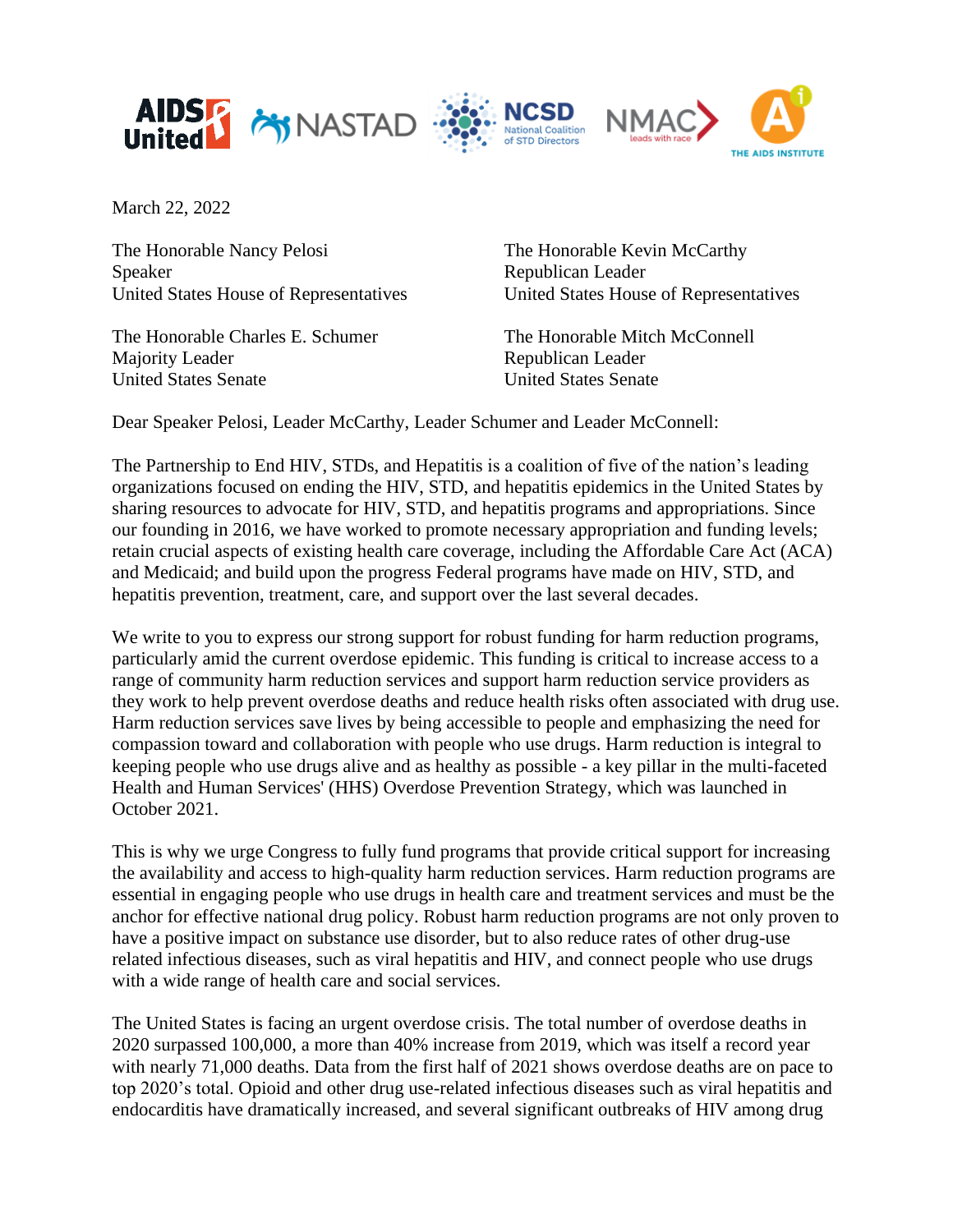users have occured over the past few years. Hepatitis C, which kills more Americans than all 60 nationally notifiable infectious diseases combined, has seen a 484% increase from 2010-2019, and studies suggest that 70% of these new infections are among people who inject drugs. Further, COVID-19's impact on the overall mental health and well-being of the nation has played a significant role in this surge of drug-related overdose deaths and new infectious disease cases.

We cannot defeat the overdose crisis or related epidemics without significantly increasing investment in evidence-based harm reduction initiatives. Tackling the intersecting epidemics of overdose, infectious disease, and mental health requires a variety of strategies and services. Funding from Congress should go beyond just programs linking individuals to substance use disorder treatment – which not every individual is ready to initiate – but also support infectious disease prevention and control efforts, distribution of overdose reversal medication, and distribution of syringes and other harm reduction materials. Ensuring harm reduction programs can support the full range of services needed with this funding will allow them to best meet the needs of their communities.

Now more than ever, investments in drug user health and infectious disease are needed. The Centers for Disease Control and Prevention (CDC) has been on the forefront in addressing drug use-related infectious diseases and in supporting community-based harm reduction programs. The agency has experience in connecting these types of resources to harm reduction programs, and in providing technical assistance on their services. Specifically, the CDC's Opioid and Infectious Disease program is designed to address these two issues in tandem through community-based harm reduction, syringe services and overdose prevention programs.

Additionally, the Harm Reduction grant program under the Substance Abuse and Mental Health Services Administration (SAMHSA) awards funding to states, local, tribal, territorial governments and organizations, community-based organizations, and providers to support overdose prevention programs, syringe services programs and other related services. These funds provide a proven approach to addressing the public health epidemic involving substance use as well as infectious disease and other harms associated with drug use through:

- Connecting individuals to overdose education, counseling, and referral to treatment;
- Distributing opioid overdose reversal medications to individuals at risk of overdose or to those who might respond to an overdose;
- Lessening harms associated with drug use and related behaviors that increase the risk of infectious diseases, including providing HIV and viral hepatitis testing and prevention services; and
- Reducing infectious disease transmission among people who use drugs.

We strongly believe that individuals inherently deserve services that promote health, regardless of whether they use drugs. Evidence-based harm reduction strategies minimize negative consequences of drug use. With overdose deaths surpassing 100,000 in a single year, the time is now for Congress to fully fund programs at both the CDC and SAMHSA to increase access to these proven effective programs and save the lives of thousands of Americans battling substance use disorders.